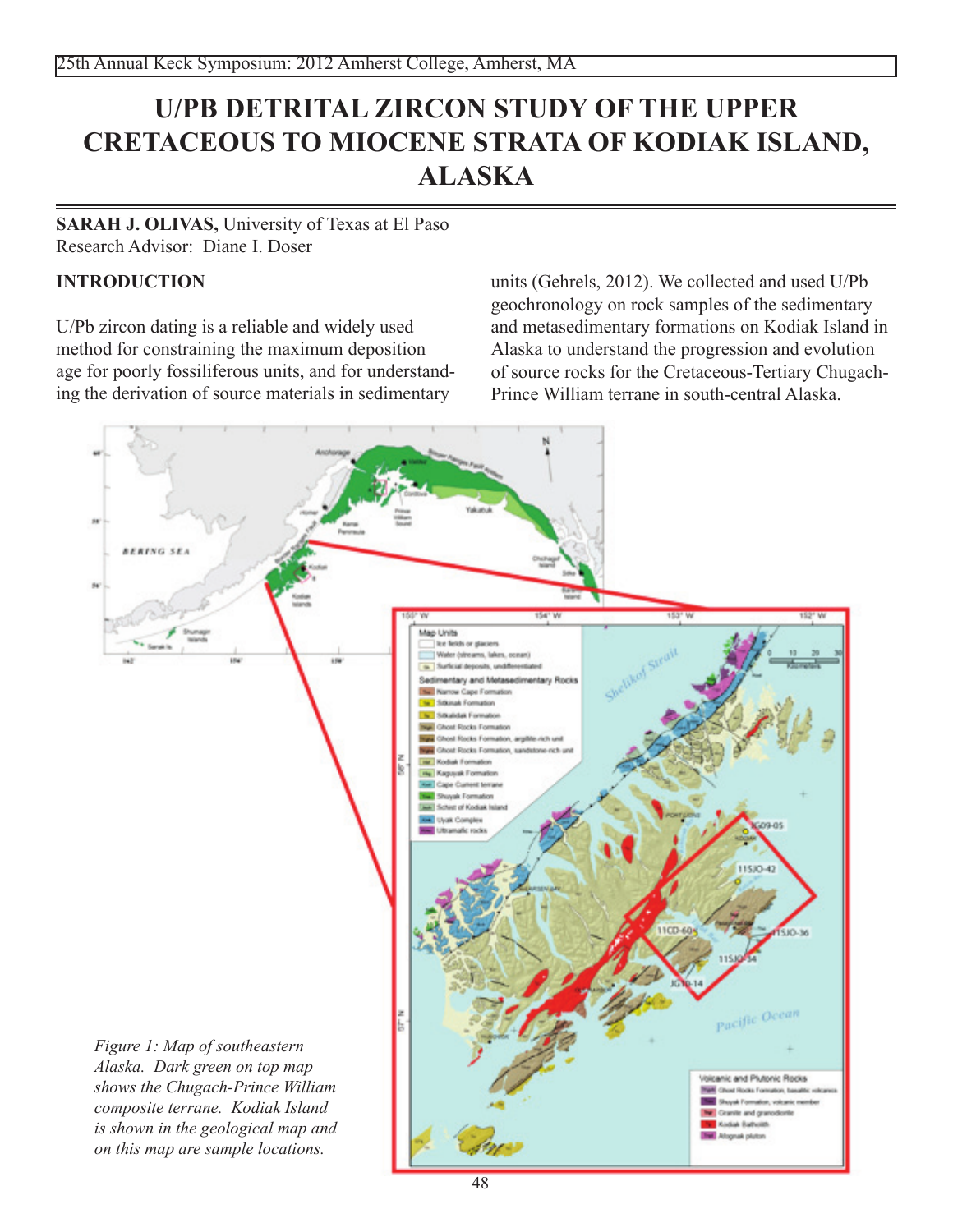### **Regional Tectonic Setting**

The Chugach-Prince William (CPW) terrane is a composite terrane that represents a 2200 km long Campanian, Maastrictian, to Paleocene accretionary complex that includes metamorphic rocks, some volcanic rocks, mudstone, chert, and sandstone (Plafker et al., 1994). On Kodiak Island, the Maastrictian Kodiak Formation is in structural contact with the Paleocene Ghost Rocks. The Kodiak Formation is separated from inboard rocks of the Peninsular terrane by the Border Ranges fault (Pavlis and Roeske, 2007). Both the Kodiak Formation and Ghost Rocks were intruded by Paleocene magmatic belts (mainly around 59 Ma) (Farris et al., 2006). The Kodiak batholith intruded the Kodiak Formation of the Chugach terrane, and the trenchward belt intruded the Ghost Rocks of the Prince William terrane (Farris et al., 2007). Outboard of the Ghost rocks are turbidites of the Sitkalidak Formation, and this is unconformably overlain by the Miocene Narrow Cape Formation (see Clendenen et al., 2003).

The translation history of the CPW shows evidence of coast-parallel translation along its boundary as revealed by paleomagnetic anomalies and geologic evidence (see Cowan et al., 2003). Clendenen et al. (2003), however, argued that cooling ages imply no strike-slip translation. The Ghost Rocks paleomagnetic data and the tracing of magmatism produced by the Sanak-Baranoff belt infers that Kodiak Island traveled about 1400 to 2000 km north to where it is now from where it was since the Paleocene (Cowan et al., 2003).

## **U/Pb Detrital Zircon Dating**

 $Zircon (ZrSiO<sub>4</sub>)$  has many properties that are ideal for dating. Zircon is plentiful in a large range of rock types (Johnston et al., 2008), and also has a high amount of uranium (U) and very low amount of Pb during crystallization (Gehrels, 2012). Zircon, because of its high uranium concentration plays a fundamental part in the U-Pb decay system (Davis, Historical Development of Zircon Geochronology). Uranium-lead dating relies on a paired decay system because there are two primary isotopes: 238U that decays to 206Pb and 235U that decays to 207Pb.

Zircon is resistant to physical and chemical weathering and the mineral is able to document numerous growth and high-temperature episodes of Pb-loss because of its high closure temperature verses the dispersion of Pb. Thus, zircon retains most parent or daughter isotopes, and restricts their mobility making zircon an ideal closed system.

U/Pb detrital zircon ages are usually determined by one of the three following methods. First is *Isotope Dilution-Thermal Ionization Mass Spectrometry (ID-TIMS*) which yields the most precise ages (~0.1% at  $2 \sigma$ ) of the zircon grain as a whole, but is time con-



*Figure 2: Probability Density plot (red line) and histogram (blue bars) showing age distribution of combined data. Top highlights oldest Precambrian grains (n=29), and bottom shows youngest peaks produced with a list of the 10 youngest grains collected. Figure by Hannah Hilbert-Wolf.*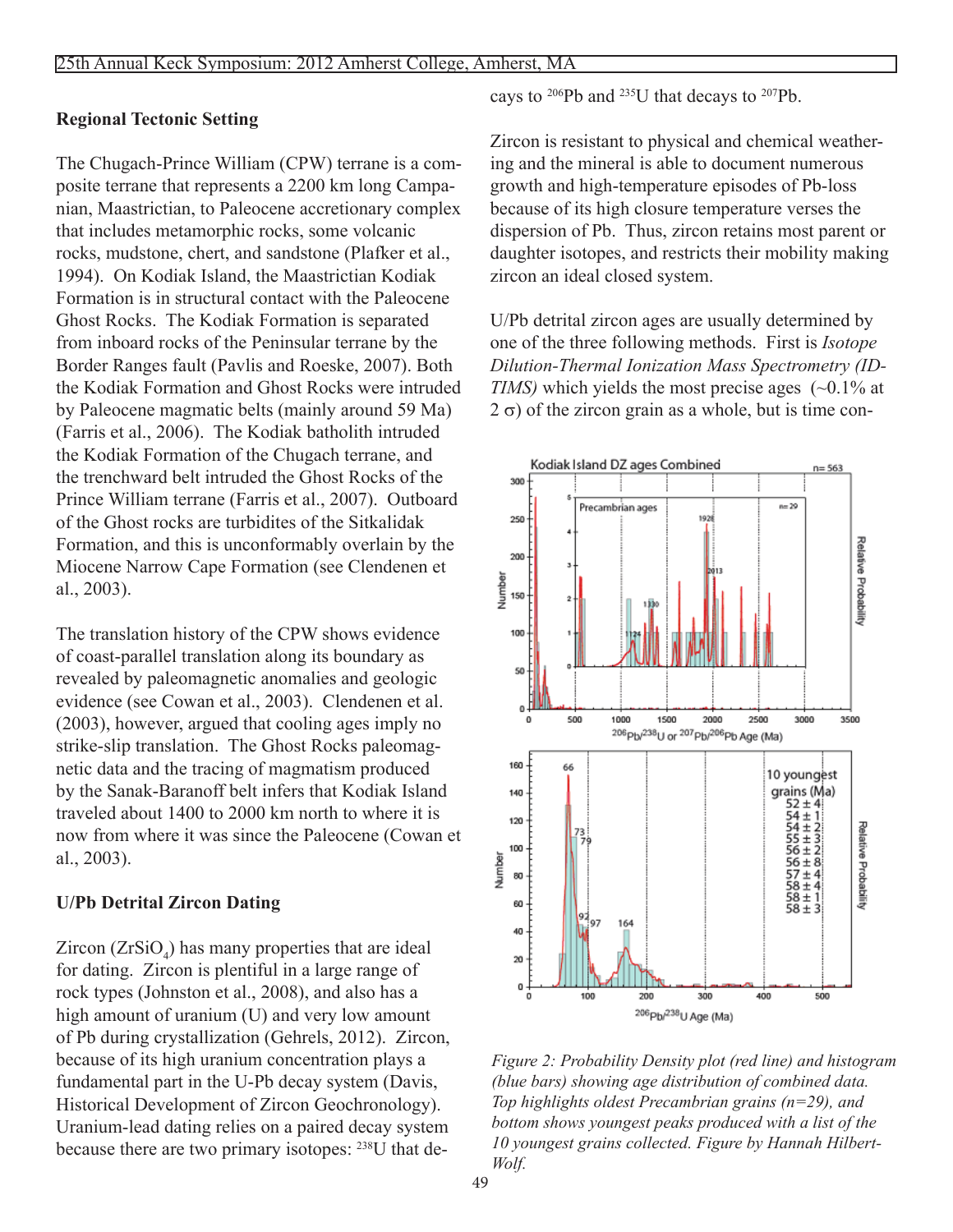#### 25th Annual Keck Symposium: 2012 Amherst College, Amherst, MA

suming and has to be conducted in a clean lab (Gehrels et al., 2010). *Secondary Ion Mass Spectrometry (SIMS or Ion Probe)* is another technique used to date U/Pb zircons and this method is performed on a polished crystal surface held in place by epoxy, and uses standard zircon samples of the same known age in addition to the unknown samples (Gehrels et al., 2010). This method is not as precise as ID-TIMS, but still very accurate (~1.2% at 2sigma) using a beam with a diameter of  $10-35\mu$  and about  $1\mu$  pit depth (Gehrels et al., 2010). SIMS would best be used when dating a zircon crystal that is more intricate and has a high spatial resolution requisite (Gehrels et al., 2010). In this zircon study, we used *Laser-Ablation Inductively coupled Plasma Mass Spectrometry (LA-ICPMS)*. The methodology of LA-ICPMS is very similar to SIMS, and the precision is the same  $\left(\sim 2\right)$ % at  $2 \sigma$ ; however, a beam with a 10-50 $\mu$  diameter at about 12μ pit depth is used, so the resolution is not as high (Gehrels et al., 2010). The primary advantage is that many more detrital zircons can be analyzed using LA-ICPMS (~40 grains per hour) compared to ID-TIMS (1 grain/hr) and SIMS (4 grains/hr). A drawback to using LA-ICPMS is the large Ar gas flow rates plasma ionization requires at high temperature and atmospheric pressure (Gehrels et al., 2010). This situation interferes with the 204Pb by causing high Pb and Hg background counts (Gehrels et al., 2010).

#### **Methods**

The stratitgraphic units sampled on Kodiak Island include the Maastriction Kodiak Formation, Paleocene Ghost Rocks Formation, Upper Eocene Sitkalidak Formation, Oligocene Sitkinak Formation, and the Miocene Narrow Cape Formation. We collected six samples (one per formation) of medium- to coarsegrained sandstones and a conglomerate. Before zircons were sent to the Arizona LaserChron Center for mounting and polishing, each sample was crushed and ground, then zircons were separated using standard techniques in order to segregate the zircons from each sample (Bernet and Garver, 2005). Once the zircons were separated, they, along with the Sri Lankan and Baintree Complex zircon standards, were mounted in a one inch epoxy diameter disc (Gehrels et al., 2008). Backscattered electron (BSE) images are taken of the grains (at Carleton College) and used to map and



*Figure 3: Grain age distribution of all zircon analyzed in this study. These units were individually mixed to produce an estimate for the sedimentary provenance of the middle Miocene Narrow Cape Formation. Relative probability on the y-axis.*



*Figure 4: Probability Density plot verses age of selected DZ age distributions (oldest sample top to youngest sample bottom). Top shows ages in the Phanerozoic.*

label which zircon grain was analyzed (Figure 2).

In total, about 100 grains from each sample were analyzed. Random selections of clusters of five zircon grains (using a random walk from a starting point) were ablated one at a time with a standard Sri Lanka sample in between each group of five unknowns. The Sri Lanka standard was analyzed between every five grains to calibrate machine response. The unknown grains were analyzed randomly in an effort to cover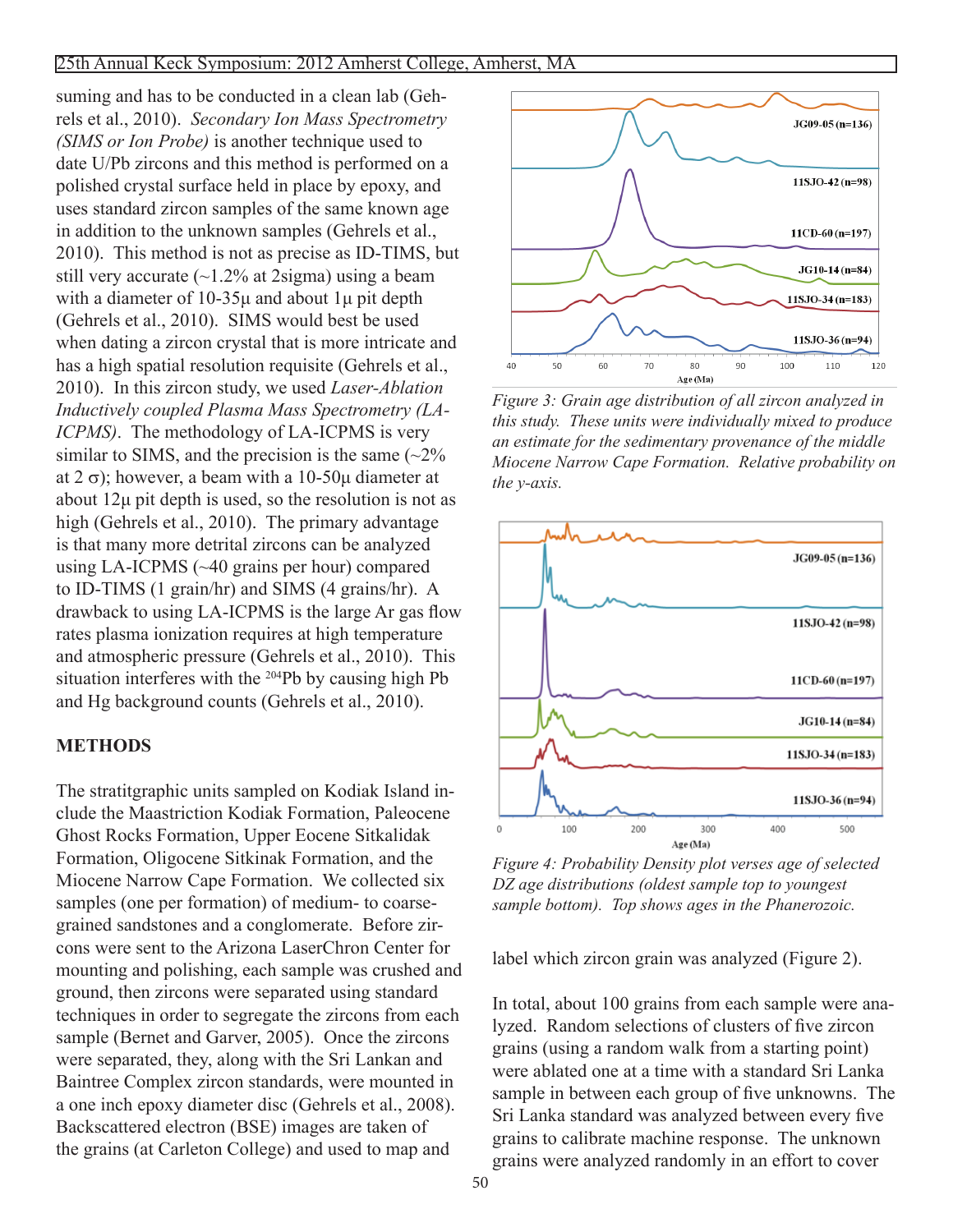

# **Mixing Model for Narrow Cape Formation (Miocene)**

*Figure 5: Zircon mixing model for the Miocene Narrow Cape Formation. The observed grain-age distribution (blue) is modelled (red) by mixing Kodiak Formatin (12%), Ghost Rocks (5%), Kodiak Batholith (42%) and Sitkalidak Formation (41%). This pattern cannot be matched without using a significant amount of recycled zircon from the adjacent Sitkalidak Formation.*

all present age concentrations and remove any bias from data collection. The ratio we recorded for the unknown grains is 238U/207Pb, and for the Sri Lanka samples we measure the <sup>206</sup>Pb/ <sup>207</sup>Pb ratio. We record 238U/207Pb for the unknowns in order to produce an age roughly around its initial ratio but for all grains greater than 1.0 Ga, the  $^{206}Pb/^{207}Pb$  age is generally reported (Johnston, et al., 2008). After sample analyses, the data were transferred into an Excel macro and spreadsheet. The programs calculate different age populations and significant age peaks with a minimum of three common analyses (Johnston et al., 2008); data probability density plot, histograms, and Concordia plots.

To analyze whether the Narrow Cape Formation was derived by mixing the older units, the probability density plots of the Kodiak, Ghost Rocks, Sidkalidak, Narrow Cape, and Kodiak Batholith (ages from

Farris et al., 2007) were combined and normalized to calculate a mixing model. To evaluate success of this model, the residual sum of the result and the observed grain-age pattern were minimized in the estimation models. By calculating the smallest residual sum, we can determine which model or hypothesis best fits the data.

## **Results**

As expected for detrital suites of zircon grains, each sample yields wide ranging ages, and in this case from about 55 Ma to 2306 Ma (Figure 3). The youngest population of grains in the Kodiak Formation (Camp-Maastrictian) yields a young component of grain ages of 63-64 Ma, with other prominent peaks ranging from 70 to 371 Ma. The Kodiak Formation includes Precambrian peaks ranging from 1199 Ma to 2306 Ma.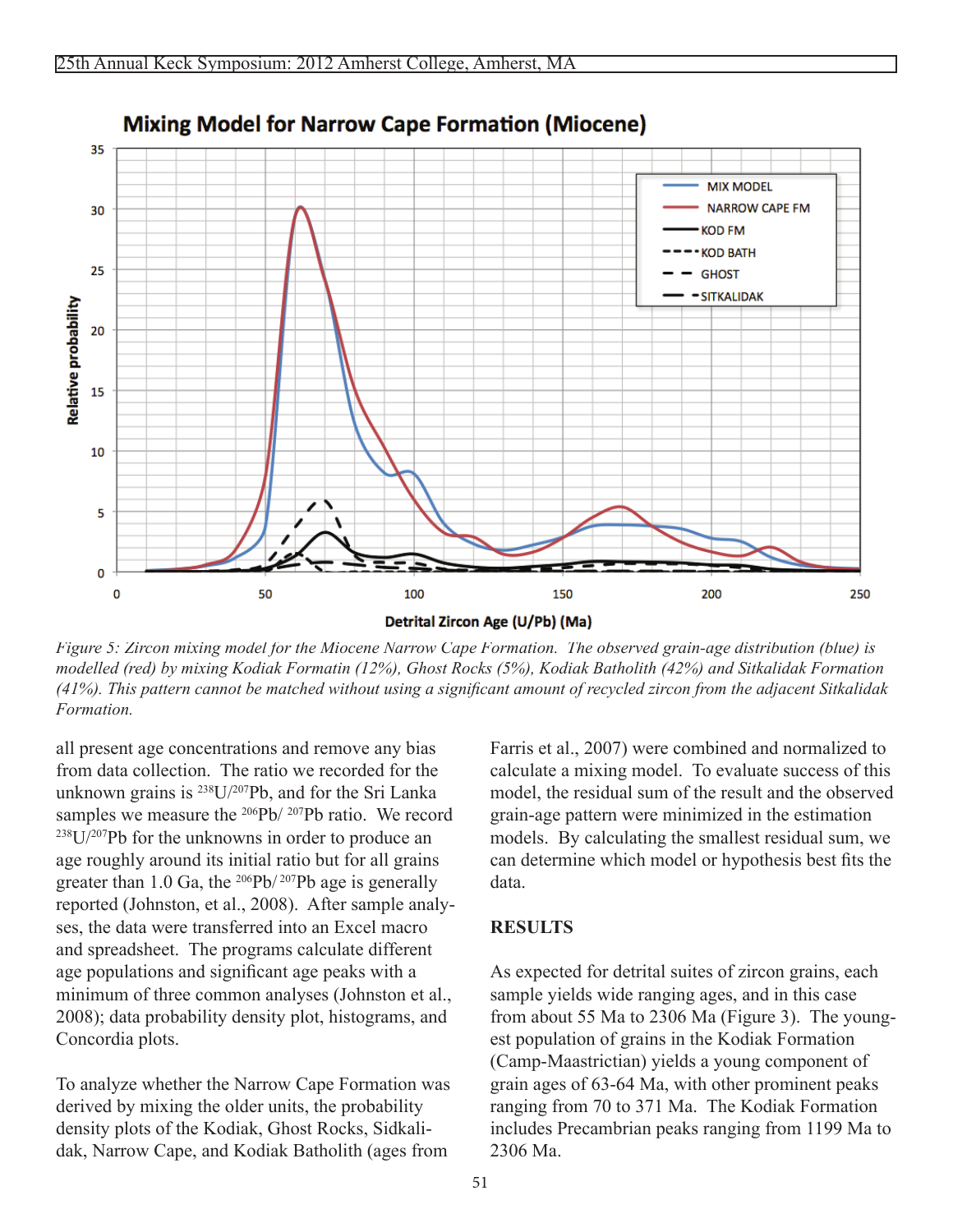The tectonically adjacent but more outboard Ghost Rocks Formation (probably Paleocene) contains grains primarily in the Cretaceous to early Triassic, but with a prominent youngest population at 63-64 Ma in one sample from Ugak Bay and Precambrian grains in this unit yield peaks ranging from 1038 Ma to 1517 Ma.

The more outboard Sitkalidak Formation (Upper Eocene) has youngest grains between 53-54 Ma, young populations of 55 Ma and 59 Ma and this unit also yields older component ages of 69 Ma to 235 Ma, and 11 Precambrian grains with peaks at 1013 Ma, 1058 Ma, and 1989 Ma. The Miocene Narrow Cape Formation lies unconformably above the Sitkalidak Formation and is the youngest of the rocks collected in the section. Although this shallow marine unit is predominately composed of sandstones, it also contains minor conglomerates that have clasts of sandstones and granites. We assume that the provenance was probably of the nearby and adjacent Kodiak Formation, Ghost Rocks Formation, and Kodiak Batholith. This formation has youngest grains between 54-56 Ma, much older than its know depositional age of Middle Miocene. It has prominent grain-age populations in the Paleocene, mid-Cretaceous, mid-Jurassic, and early Triassic: the youngest coherent component is 62 Ma, with the oldest population at 221 Ma. These data show that in most cases a maximum age deposition for each of these formations can be constrained through detrital zircon dating. The mixing model from the Narrow Cape Formation required use of a significant component of Sitkalidak Formation, as well as Ghost Rocks Formation, Kodiak Formation, and the Kodiak Batholith.

# **Discussion**

These data show that in most cases a maximum depositional age for each of these formations can be constrained by these detrital zircon ages. A key distinctive attribute of these data is that older formations (Kodiak) contain a significant number of Precambrian grains, which may mean they were derived from a broader source area and these Precambrian ages are consistent with a general northern Laurentian source.

1) Young zircon populations compare well to the depositional age for the Kodiak and Ghost Rocks. The closeness of young population to age of deposition would suggest that an active volcanic source fed the accretionary complex. Similar results come from the age-correlative Valdez Group near Anchorage (Kochelek et al., 2009) and the Orca Group (Hilbert-Wolf, this volume).

2) The Kodiak Formation and the Ghost Rocks may have a common source terrain because there is similarity in peak ages, but if this is the case, the volcanic carapace to the volcano-plutonic dominated later (Ghost Rocks) and the contribution from diverse terrains (older than Cretaceous) decreased through time. This source is compatible with the evolution of the Coast Range (Gehrels et al., 2009), which is also similar to models based on sandstone composition and chemistry (Nilsen and Zuffa, 1982; Sample and Ried, 2003).

3) Precambrian grains, especially common in the older Kodiak Formation, are mainly around 1900 to 2000 Ma, and 1124 and 1330 Ma, and these are broadly consistent with grains derived from western Laurentia, and could have a number of different possible source terrains.

4) The distribution of detrital zircons in the Narrow Cape Formation can be modeled using adjacent units. This unit must be locally derived.

# **Acknowledgments**

Great appreciation goes out to John I. Garver and Cameron Davidson for their guidance, help, and patience on this research project: this research trip would have been impossible without them. Diane I. Doser is thanked for her mentorship. Thanks also to Hannah Hilbert-Wolf (Carleton College) for her help at the Arizona LaserChron Center and for the probability density plots. I am very thankful to my fellow students who were also a part of the Keck Alaska 2011group. They made this work memorable.

Funding for this project was from NSF EAR 1116554 (to Garver, Union College) and EAR 1116536 (to Davidson, Carleton College). Also from EAR-1062720

Key points from these data are: